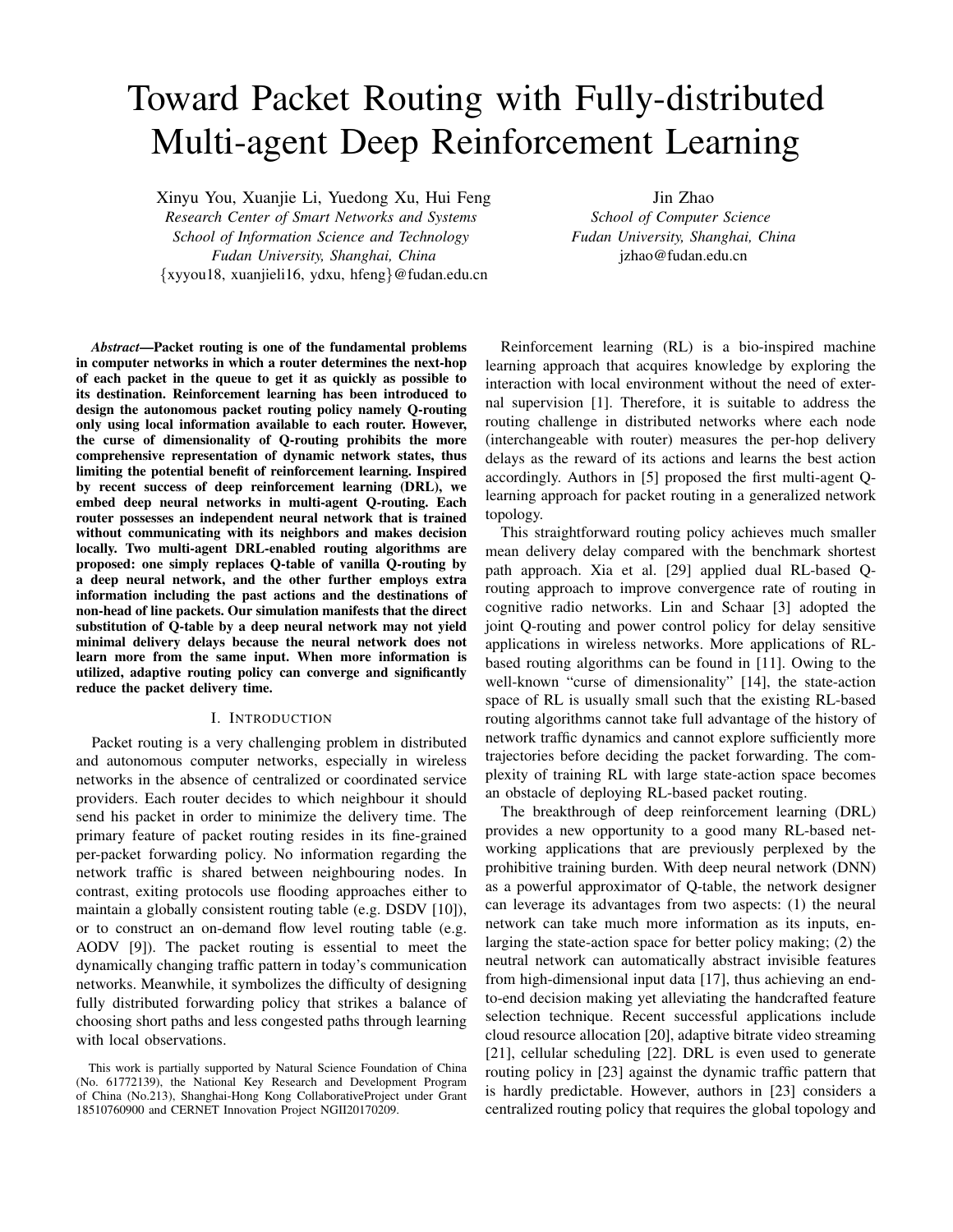the global traffic demand matrix, and operates at the flow-level. Inspired by the power of DRL and in view of the limitations of Q-routing [5], we aim to make an early attempt to develop fully-distributed packet routing policies using multi-agent deep reinforcement learning.

In this paper, we proposed two multi-agent DRL routing algorithms for fully distributed packet routing. One simply replaces the Q-table of vanilla Q-routing [5] by a carefully designed neural network (Deep Q-routing, DQR). The input information, i.e. the destination of the head of line (HOL) packet in the queue, remains unchanged except for being onehot encoded. The other introduces extra information as the input of the neural network, consisting of the action history and the destinations of future packets (Deep Q-routing with extra information, DQR-EI). We conjecture that the action history is closely related to the congestion of next hops, the number of packets in the queue indicates the load of the current router, and knowing the destinations of the coming outgoing packets avoids pumping them into the same adjacent routers. With such a large input space, the Q-routing [5] cannot handle the training online and the training of deep neural networks using RL rewards becomes necessary. DQR-EI is fully distributed in the sense that each router is configured with an independent neural network, and it has no knowledge about the queues and the DNN parameters of neighbouring routers. This differs from the recent multiagent DRL learning framework in other domains [6] where the training of neural networks are simultaneous and globally consistent. The training of multi-agent DRL is usually difficult (e.g. convergence and training speed), while DQR and DQR-EI prove the feasibility of deploying DRL-based packet routing in the dynamic environment.

Our experimental results reveal two interesting observations. Firstly, simply replacing Q-tables by DNNs offers the comparable delivery delay with the original Q-routing. The different representations for the same input implicitly yield almost the same Markov decision process (MDP) policy. Secondly, DQR-EI significantly outperforms DQR and Q-routing in terms of the average delivery delay when the traffic load is high. After examining the routing policy of DQR-EI, we observe that each router makes adaptive routing decision by considering more information than the destination of the HOL packet, thus avoiding congestion on "popular" paths.

The remainder of this paper is organized as follows: Section II reviews the background knowledge of RL and DRL. Section III presents our design of DQR and DQR-EI. The delivery delay of the proposed algorithms is evaluated in Section IV with Q-routing as the benchmark. Section V is devoted to makes discussions about future study and challenges. Section VI concludes this work.

# II. BACKGROUND AND LITERATURE

In this section, we briefly review RL and DRL techniques and their applications to routing problem and then put forward the necessity of fully-distributed learning for real-world routing problem.

# *A. RL algorithm*

Based on the mapping relationship between observed state and execution action, RL aims to construct an agent to maximize the expected discounted reward through the interaction with environment. Without prior knowledge of which state the environment would transition to or which actions yield the most reward, the learner must discover the optimal policy by trial-and-error.

The first attempt to apply RL in the packet routing problem is Q-routing algorithm, which is a variant of Q-learning [1]. Since Q-routing is essentially based on multi-agent approach, each node is viewed as an independent agent and endowed with a Q-table to restore Q-values as the estimate of the transmission time between that node and others. With the aim of shortening average packet delivery time, agents will update their Q-table and learn the optimal routing policy through the feedback from their neighboring nodes when receiving the packet sent to them. Despite the superior performance over shortest-path algorithm in dynamic network environment, Qrouting suffers from the inability to fine-tune routing policy under heavy network load and the inadequate adaptability of network load change. To address these problems, other improved algorithms have been proposed such as PQ-routing [7] which uses previous routing memory to predict the traffic trend and DRQ-routing [8] which utilizes the information from both forward and backward exploration to make better decisions.

## *B. DRL algorithm*

DRL embraces the advantage of deep neural networks to the training process, thereby improving the learning speed and the performance of RL [4]. One popular algorithm of DRL is Deep Q-Learning (DQL) [24], which implements a Deep Q-Network (DQN) instead of Q-table to derive an approximate of Q-value with special mechanisms of experience replay and target Q-network.

Recently, network routing problems with different environment and optimization targets are solved with DRL. Based on the control model of the agent, these algorithms can be categorized as follows:

## Class 1: Single-agent learning.

Single-agent algorithm treats the network controller as a central agent which can observe the global information of the network and control the packet scheduling strategy of every router. Both the learning and execution process of this kind of algorithm are centralized [25], in other words, the communication between routers are not restricted during training and execution.

With the single-agent algorithm, SDN-Routing [23] presents the first attempt to apply DRL in the routing optimization of traffic engineering. Viewing the traffic demand, which represents the bandwidth request between each source-destination pair, as the environment state, the network controller determines the transmission path of packets to achieve the objective of minimizing the network delay. Another algorithm [19]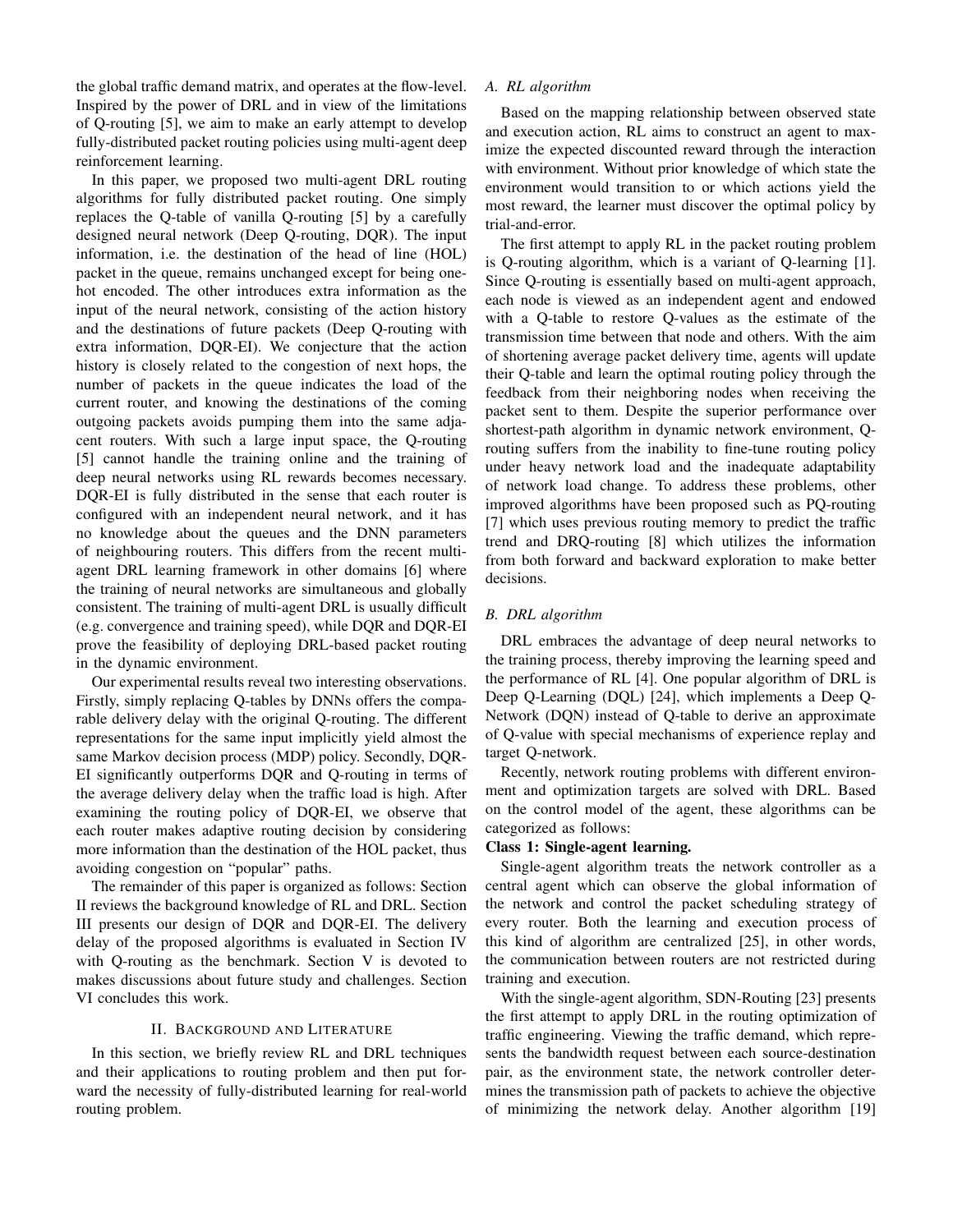considers a similar network model while taking minimum link utilization as the optimization target.

## Class 2: Multi-agent learning.

In multi-agent learning, every router in the network is treated as a single agent which can observe only the local environment information and take actions according to its own routing policy.

The first multi-agent DRL learning algorithm applied in the routing problem is DQN-routing [6] by combining Qrouting and DQN. Each router is regarded as an agent whose parameters are shared by each other and updated at the same time during training process (centralized training), but it provides independent instructions for packet transmission (decentralized execution). The comparison with contemporary routing algorithms in online tests confirms a substantial performance gain.

# *C. Fully-distributed learning*

Algorithms with centralized learning process stated above are not applicable in the real computer network. The centralized learning controller is usually unable to gather collected environment transitions from widely distributed routers once an action is executed somewhere and to update the parameters of each neural network simultaneously caused by the limited bandwidth.

Accordingly, for better application in real-world scenario, the routing algorithms we proposed are based on fullydistributed learning, which means both the training process and the execution process are decentralized. Under these circumstances, every agent owns its unique neural network with independent parameters for policy update and decision making, thereby avoiding the necessity for the communications among routers in the process of environment transition collection and parameter update.

# III. DESIGN

We establish the mathematical model of the packet routing problem and describe the representation of each element in the reinforcement learning formulation. Then we put forward two different deep neural network architectures substituting the original Q-table and propose the corresponding training algorithm.

# *A. Mathematical Model*

Network. The network is modeled as a directed graph  $\mathcal{G} = (\mathcal{N}, \mathcal{E})$ , where N and E are defined as finite sets of router nodes and transmission links between them respectively. A simple network topology can be found in Fig. 1, containing five nodes and five pairs of bidirectional links. Every packet is originated from node s and destined for node d: s,  $d \in \mathcal{N}$ and  $s \neq d$  with randomly generated intervals.

Routing. The mission of packet routing is to transfer each packet to its destination through the relaying of multiple routers. The queue of routers follows the first-in first-out (FIFO) criterion. Each router  $n$  constantly delivers the packet



Fig. 1. 5-node network topology.

in the head of line to its neighbor node  $v$  until that packet reaches its termination.

Target. The packet routing problem aims at finding the optimal transmission path between source and destination nodes based on some routing metric, which, in our experiment, is defined as the average delivery time of packets. Formally, we denote the packet set as  $P$  and the total transmission time as  $t_p$  for every packet  $p : p \in \mathcal{P}$ . Our target is to minimize the average delivery time  $T = \sum_{p \in \mathcal{P}} t_p/K$ , where K denotes the number of packets in  $P$ .

# *B. Reinforcement Learning Formulation*

The packet routing can be modeled as a multi-agent reinforcement learning problem with partially observable Markov decision processes (POMDPs) [28], where each node is an independent agent which can observe the local network state and make its own decisions according to an individual routing policy. Therefore, we will illustrate the definitions of each element in reinforcement learning for a single agent.

**State space.** The packet  $p$  to be sent by agent  $n$  is defined as *current packet*. We denote the state space of agent  $n$  as  $S_n$ :  ${d_p, E_n}$ , where  $d_p$  is the destination of the current packet and  $E_n$ , which may be empty, is some extra information related to agent  $n$ . At different time steps, the state observed by the agent is time varying due to the dynamic change of network traffic.

Action space. The action space of agent  $n$  is defined as  $A_n$ :  $V_n$ , where  $V_n$  is the set of neighbor nodes of node n. Accordingly, for every agent, the size of action space equals to the number of its adjacent nodes, e.g., each node in Fig. 1 has two candidate actions. Once a packet arrives at the head of queue at time step  $t$ , agent  $n$  observes the current state  $s_t \in S_n$  and picks an action  $a_t \in A_n$ , and then the current packet is delivered to the corresponding neighbor of node  $n$ .

Reward. We craft the reward to guide the agent towards effective policy for our target: minimizing the average delivery time. The reward at time step  $t$  is set to be the sum of queueing time and transmission time:  $r_t = q + l$ , where the former q is the time spent in the queue of agent  $n$ , and the latter  $l$  is referred to as the transmission latency to the next hop.

#### *C. Deep Neural Network*

We will introduce two types of algorithms for applying the deep neural network into Q-routing in this section. Essentially, they both replace the original Q-table in Q-routing with a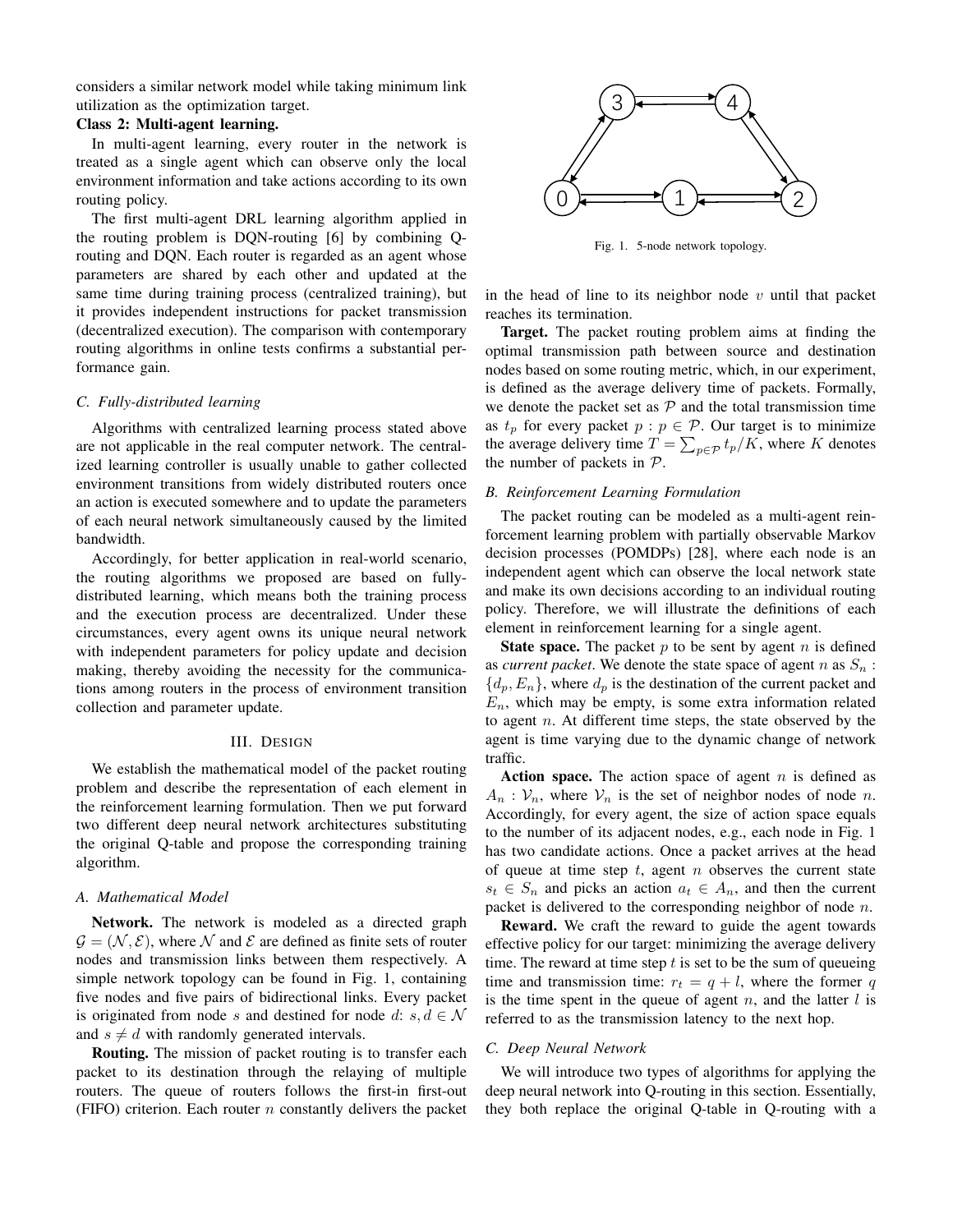

Fig. 2. Fully connected neural network with ReLU activiation.

neural network but utilize different information as the input. Note that in the formulation of reinforcement learning, each node is an individual agent and therefor possesses its own neural network for decision making. Accordingly, the following description of the neural network architecture is tailored for a single agent.

# Class 1: Deep Q-routing (DQR)

The primary aim in to find whether there is any improvement if the Q-table, which stores Q-value as a guideline to choose actions, in Q-routing is replaced simply by a neural network without changing the input information. We propose an algorithm called Deep Q-routing (DQR) to compare the different representation of the routing policy.

As shown in the dotted box of Fig. 2, we build a fully connected neural network with two hidden layers and 32 neurons each. The input of the neural network is the onehot encoding of the current packets destination ID, so that the number of input neurons equals to the total number of nodes in the network topology. For example, for the network with five nodes in Fig. 1, the one-hot encoding result of destination number 4 is [00010]. Furthermore, the size of the output layer and the agents action space  $|A_n|$  are identical, and the value of each output neuron is the estimated Q-value of the corresponding action. With this change of the representation for Q-value, we try to update the parameter of neural networks instead of the value of the Q-table.

# Class 2: Deep Q-routing with extra information (DQR-EI)

While both DQR and Q-routing would make the constant decision for the packet with the same destination due to the single input, we propose another algorithm called Deep Qrouting with Extra Information (DQR-EI) by integrating more system information into each routing decision.

The input information of the neural network can be classified as three parts: (1) current destination: the destination

# Algorithm 1 Deep Q-routing (with extra information)

// initialization for agent  $i = 1, N$  do Initialize replay buffer  $D_i \leftarrow \emptyset$ Initialize Q-network  $Q_i$  with random weights  $\theta_i$ end for

// training process for episode = 1,  $M$  do for each decision epoch  $t$  do Assign current agent  $n$  and packet  $p$ Observe current state  $s_t$ Select and execute action  $a_t =$  $\int$  a random action with probability  $\epsilon$  $argmax_a Q_n(s_t, a_t; \theta_n)$  with probability  $1 - \epsilon$ Forward  $p$  to next agent  $v_t$ Observe reward  $r_t$  and next state  $s_{t+1}$ Set transmission flag  $f_t =$  $\int 1$   $v_t = d_p$ 0 otherwise Store transition  $(s_t, r_t, v_t, s_{t+1}, f_t)$  in  $D_n$ Sample random batch  $(s_j, r_j, v_j, s_{j+1}, f_j)$  from  $D_n$ Set  $y_j = r_j + max_{a'}Q_{v_j}(s_{j+1}, a'; \theta_{v_j})(1 - f_j)$  $\theta_n \leftarrow GradientDescent$  ( $(y_j Q_n(s_j, a_j; \theta_n))^2$ ) end for end for

node of the current packet which is the same as above, (2) action history: the executed actions for the past  $k$  packets sent out just before the current packet, (3) future destinations: the destination nodes of the next  $m$  packets waiting behind the current packet. Before being input into the neural network, all of such information will be processed with one-hot encoding. As a result of the additional input information, there are some changes in the structure of the neural network. As showed in Fig. 2, the neuron number of the input layer and the first hidden layer is added to hold another two kinds of information, while the second hidden layer and the output layer remain unchanged. With the powerful expression capability of neural networks, the agent of DQR-EI is able to execute adaptive routing policy as the environment of network changes.

In both classes of neural network, we use Rectified Linear Unit (ReLU) as the activation function and Root Mean Square Prop (RMSProp) as the optimization algorithm.

## *D. Learning Algorithm*

By integrating Q-routing and DQN, we propose the packet routing algorithm with multi-agent deep reinforcement learning, where both training and execution process are set decentralized. The pseudo-code of the learning algorithm is shown in Algorithm 1, in which the initialization and the training process are identical for each node.

Every node  $i$  is treated as an individual agent and possesses its own neural network  $Q_i$  with particular parameter  $\theta_i$  to estimate the state-action value function  $Q_i(s, a; \theta_i)$ , which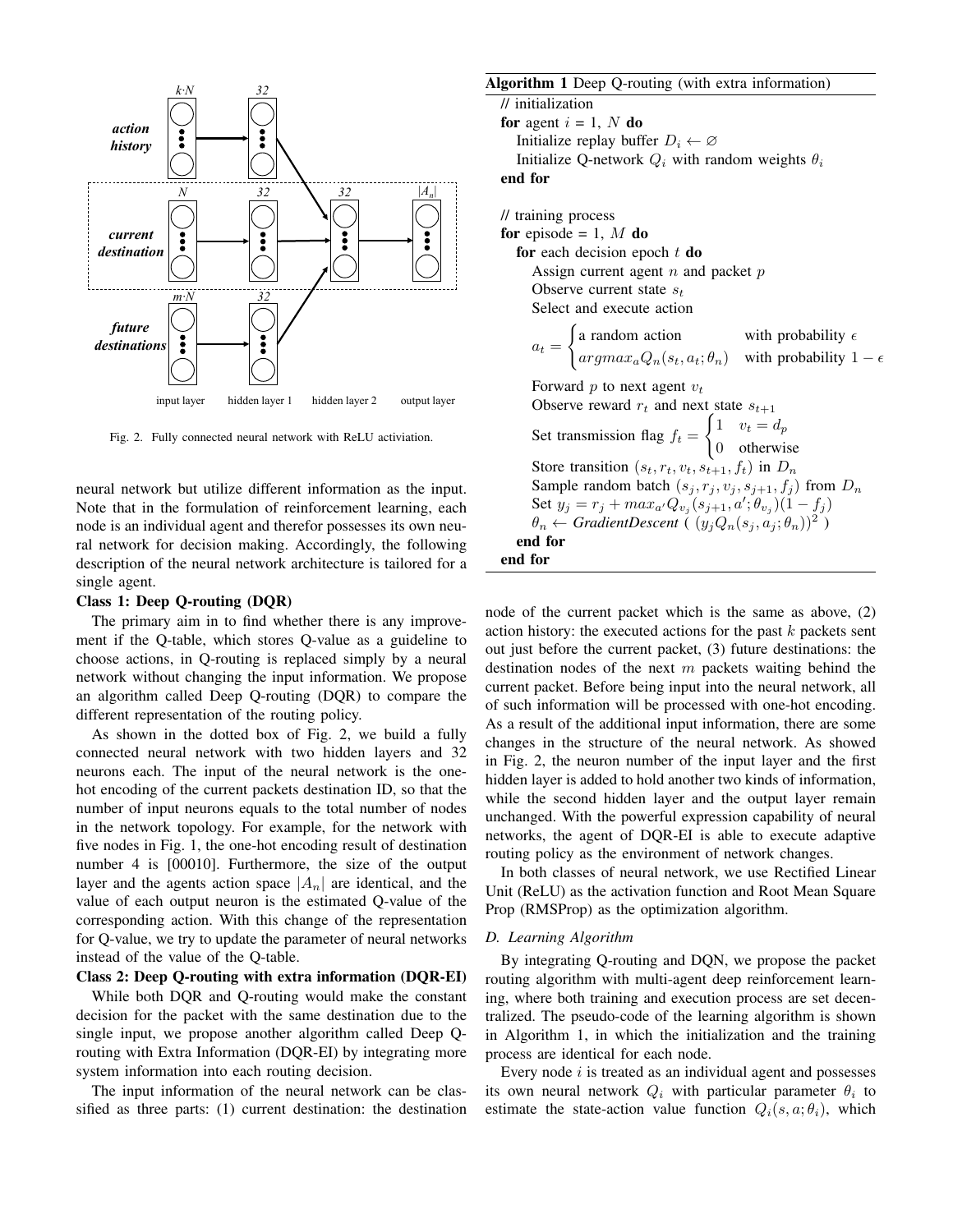

Fig. 3. Online test result.

represents the expected delivery time for a packet to reach the destination when the agent executes action  $a$  in state  $s$ . Replay memory  $D_i$  with capacity of 100 is also initialized independently for each agent to restore its environment transitions, and from it a random min-batch with size of 16 will be sampled for the update of its network parameters.

For every decision epoch  $t$  when a packet  $p$  arrives at the head of line of a certain node  $n$ , agent  $n$  will observe the current state  $s_t$  and execute an action  $a_t$  based on  $\epsilon$ -greedy policy, which means agent  $n$  will choose a random action from its action space  $A_n$  with probability  $\epsilon$  or choose the action with the highest Q-value with probability  $1 - \epsilon$ . The assignment of  $a_t$  is given by:

$$
a_t = \begin{cases} \text{a random action} & \text{with probability } \epsilon \\ \text{argmax}_a Q_n(s_t, a_t; \theta_n) & \text{with probability } 1 - \epsilon \\ \text{(3.1)} \end{cases}
$$

Then the current packet  $p$  is forwarded to the corresponding neighbor node  $v_t$  and the reward  $r_t$  is calculated and sent back to agent *n*. Besides, the transmission flag  $f_t$  will be set to 1 if the next node  $v_t$  matches the packets destination  $d_p$  or set to 0 otherwise. The assignment of  $f_t$  is given by:

$$
f_t = \begin{cases} 1 & v_t = d_p \\ 0 & \text{otherwise} \end{cases}
$$
 (3.2)

After that, agent *n* records this transition  $(s_t, r_t, v_t, s_{t+1}, f_t)$ into its replay memory  $D_n$  and then samples a training batch  $(s_j, r_j, v_j, s_{j+1}, f_j)$  randomly from it. As a result of the unstable environment caused by the multi-agent characteristic, the remaining delivery time  $\tau$  that packet p is expected to spend from  $v_t$  to  $d_p$  need to be recalculated before the training process.  $\tau$  is given by:

$$
\tau = \max_{a'} Q_{v_j}(s_{j+1}, a'; \theta_{v_j}) \tag{3.3}
$$

At the end of the decision epoch, the method of gradient descent is used to fit the neural network  $Q_n(\theta_n)$ . The loss function  $L$  is given by:

$$
L = (r_j + \tau(1 - f_j) - Q_n(s_j, a_j; \theta_n))^2
$$
 (3.4)



Fig. 4. Offline training speed comparison.

In this way, the network parameters of each agent are updated with episodic training until convergence.

# IV. EVALUATION

We conducted several experiments in the simulation environment of computer network with different topologies to compare our proposed algorithms DQR and DQR-EI with Q-Routing in both online and offline mode.

#### *A. Simulation environment*

Topology. The topology of the computer network we used is the same as Fig. 1, which remains static in the whole experiment. Despite the simple structure, we can explore new insights into packet routing, and actually a more complex network will lead to similar results. All the nodes and links in the network share the same attributes: the buffer size of each node is unlimited and the bandwidth of each link equals to the packet size, in which case only a single packet can be transmitted at a time.

Packet. A certain proportion, named *distribution ratio*, of packets are generated from node 0 (busy ingress-router) to node 2 (busy egress-router), while the other packets source and destination are chosen uniformly. Packets are introduced into the network with the same size and their generated intervals follow Gaussian distribution where a smaller mean value would indicate a higher network load level and the standard deviation is fixed at 0.1 in the whole experiments.

Time setting. The time during the simulation is measured by seconds. The transmission time between adjacent nodes a packet has to spend is set to 1.0 s. The performance criterion of the experiment is the average delivery time of packets within a certain period.

## *B. Online result*

In online simulation environment where packets are generated all the time following the regulations described in Section IV-A, the parameters of neural networks and the value of the Q-table are randomly initialized and are updated from time to time. The simulation timeline is split into intervals of 100s and for every interval the average delivery time of transmitted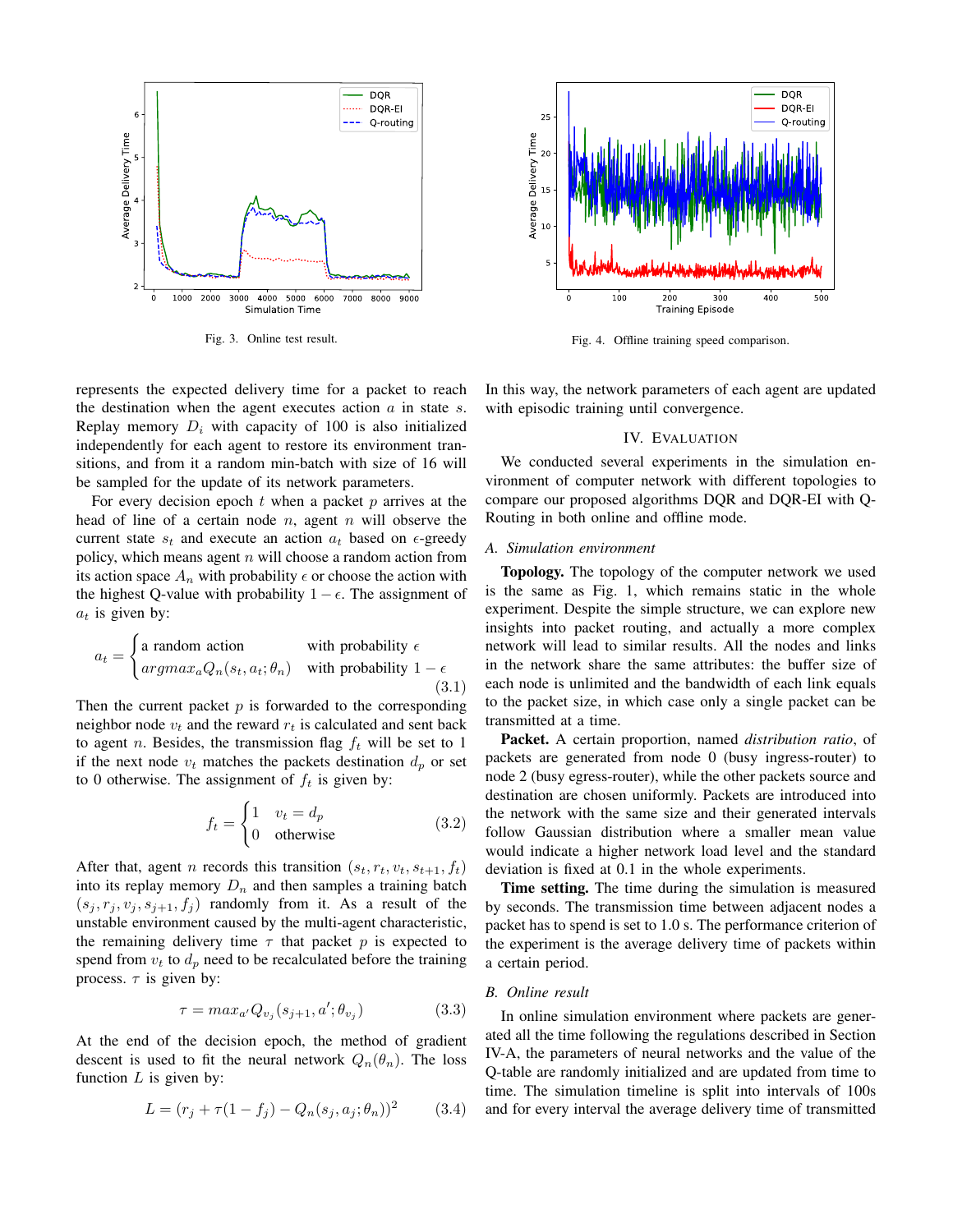

Fig. 5. Offline test with different network loads.



Fig. 6. Offline test with different distribution ratios.

packets is recorded. We initially set the generated interval of packets to 1.0s and suddenly change it to 0.8s at time 3000s and reset it to 1.0s at time 6000s.

Fig. 3 plots the average result of 50 online tests with different source-destination pair sets. We can clearly see that (1) after a short period of adaptation to an unfamiliar environment, all three algorithms find their best performance which remain stable at the same level, (2) when load level is raised at time 3000s, the routing policy of each algorithm begin to change. After the convergence of new policy, the final average delivery time of DQR-EI keeps stable at 2.7s while the others fluctuate around 3.7s. (3) after the reset of load level at time 6000s, the performance of all three algorithms return to their former degree, whereas DQR-EI converges more quickly than DQR and Q-routing, and therefore is more adaptable to dynamic changes of network load.

# *C. Offline result*

In offline experiments, we generated a fixed packet series containing 100 packets as the training set on which we trained the neural network and Q-table individually and saved their convergent models after 500 episodes. Then we restored those well-trained models and compared their performance in an unseen test environment where packets were generated at the corresponding network load level but different sourcedestination pairs from the training set.

Training speed. With the fixed packet sequence whose generated interval is 0.5s and distribution ratio is 70%, we trained all three algorithms and compared their training speed. Fig. 4 shows the variation trend of average packet delivery time along with the training episode. We find that after about 100 episodes, the average delivery time of DQR-EI keeps stable at a lower level but DQR and Q-routing fluctuates violently from time to time and never converges. At the end of training process, DQR-EI outperforms DQR and Q-routing.

Network load. In terms of the distribution ratio at 70%, the average result of 50 offline tests in various packet generated intervals ranging from 0.1s to 1.0s is depicted in Fig. 5. As expected, we can see that (1) all three algorithms have almost the same performance when the generated interval is between 0.8s and 1.0s (low network load), (2) DQR and Q-routing perform comparably at different network load levels, (3) when the generated interval is between 0.1s and 0.7s (high network load), the average delivery time of DQR-EI is much less than that of DQR and Q-routing, (4) when the generated interval is higher than  $0.5s$ , the average delivery time of DQR-EI remains stable around 2.3s but exceeds 4.5s otherwise in which case link congestion occurs inevitably in unbearable network load.

Distribution ratio. We conducted another 50 offline tests with various distribution ratio ranging from 10% to 100% when the generated interval is fixed at 0.5s. The average result is shown in Fig. 6. Similarly, we can find that (1) all three algorithms perform equally well when the distribution ratio is between 10% and 20% in which case the spatial distribution of packet generation is approximately uniform), (2) DQR and Qrouting have comparable performance at different distribution ratios, (3) the performance gap between DQR-EI and DQR as well as Q-routing increases with the rise of the distribution ratio, (4) the average delivery time of DQR-EI keeps stable around 2.3s at the initial stage, but when the distribution ratio is higher than 80%, it exceeds 4.5s unexpectedly due to insufficient bandwidth caused by massive packets transmission requests from node 0 to node 2.

# *D. Complex topology*

In the above experiments, each router in the 5-node topology (Fig. 1) has two neighbour nodes to choose during the packet delivery process. To test the scalability of our proposed routing algorithm, we expand the network scale to a  $3\times3$  topology depicted in Fig. 7(a) where the connection of routers becomes complex and each router has more choices to make, thus increasing the difficulty of decision making. The attributes of the new topology are the same as those in Section IV-A except that node 0 is viewed as the busy ingress-router and node 8 is viewed as the busy egress-router.

Similar to the experiment setting in Section IV-C, we execute simulation experiments in two cases: (1) fixing the distribution ratio and changing the network load level with different packet generated intervals; (2) fixing the generated intervals and changing the the distribution ratio. The simula-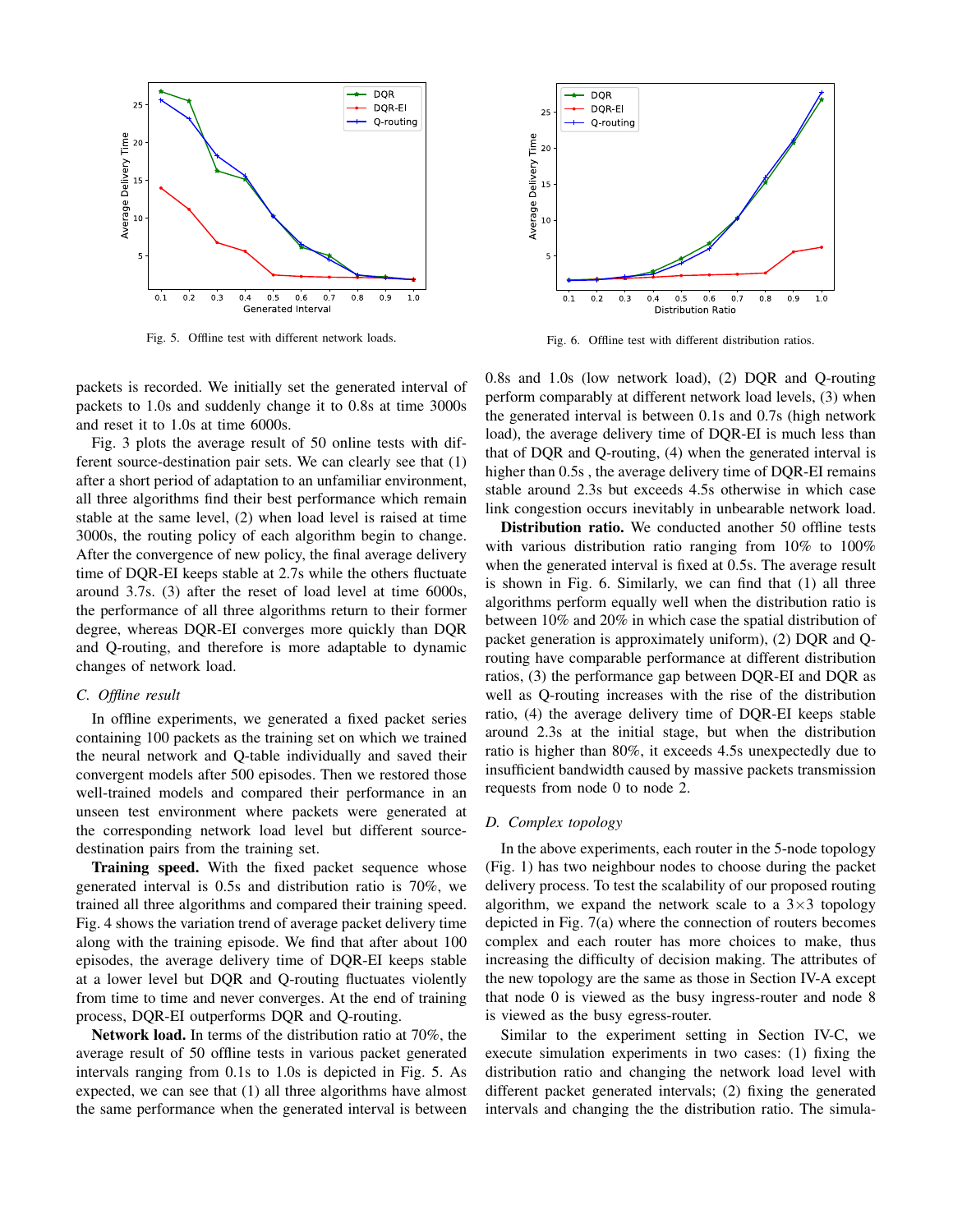

Fig. 7. Offline test result in  $3 \times 3$  topology

tion results are shown in Fig. 7(b) and Fig. 7(c) respectively. We can see that, in  $3\times3$  topology, the variation trends of the average delivery time with respect to the network load level and distribution ratio have fairly consistency with those in the 5-node topology. The similar results in different topologies demonstrate good robustness of our proposed algorithms.

# *E. Performance analysis*

From the findings in online and offline tests with different topologies, we can draw a conclusion that DQR can achieve the same performance as Q-routing while DQR-EI outperforms both of them. We will clarify the main reasons for this result from the perspective of the routing policy learned by each algorithm. To simplify our interpretation, the following analysis is based on the 5-node topology (Fig. 1).

Neural network and Q-table. After the algorithm converges, a certain agent of DQR executes almost the same routing strategy as that of Q-routing provided that the destination of the current packet to be transmitted is identical. As described in Section III-C, the only difference between the two algorithms is the representation of Q-value while the learning algorithm does not change. The neural network which is merely the approximation of Q-table would not help with the estimate of the accurate transmission time between the source and termination of packets. As a result, DQR and Q-routing who share the same input have comparable performance under different conditions.

Additional information. Whenever the agents of DQR and Q-routing choose an action, the only information they can utilize is the destination of the current packet, leading to the same routing decision for packets with the same destination. For this reason, the sole input will cause violent fluctuations during the process of offline training (Fig. 4). For example, when transmitting a packet destined for node 2, the agent of node 0 has no idea which neighbour node should be sent to because of the alternate congestion in link  $0 \rightarrow 1$  and link  $0\rightarrow 3$ . However, as described in Section III-C, the input layer of the neural network of DQR-EI contains additional information besides that stated above: the action history of previous packets and destinations of future packets, with which the agents of DQR-EI can execute different but effective routing policy for every packet despite the same destination.

Adaptive routing policy. More precisely, we evaluate the case where the generated interval and distribution ratio are set to 0.1s and 70% respectively in the offline test. In this simulation environment, the network load is so heavy that a large number of packets are waiting in the queue of node 0 to be transmitted to node 2 in every unit time. For these packets, the agent of node 0 has two choices: traveling them through node 1 or through node 3 and 4. The well-trained agent of node 0 of DQR and Q-routing follows the shortest path and therefore all those packets will be sent to node 1. Under this strategy, serious congestion will occur unavoidably in the link  $0\rightarrow 1$  and link  $1\rightarrow 2$ , which eventually lead to longer delivery time. However, DQR-EI can overcome this difficulty cleverly. Before making decisions for every packet destined for node 2 at node 0, the agent will collect the information about the actions the last five packets have taken and the nodes the next five packets are destined for. For example, when the last five packets were sent to node 1, the agent decides to send the current packet to node 3 regardless of the longer path to avoid long latency. Similarly, after some packets were sent to node 3, the agent will change its policy and decide to transfer the packet through node 1 again. Therefor, with additional information, DQR-EI has the ability to grasp the dynamic changes in the network and adjust its routing policy accordingly, which, shown in our test result, can gain shorter average delivery time and a better performance.

## V. DISCUSSION

In this section, we put forward our research plan and ensuing challenges in several directions, deriving from some limitations of the current work.

Other DRL algorithms. The routing algorithms we proposed (DQR and DQR-EI) are based on DQN [24], which is a classical but simple form of DRL. Thanks to the tremendous contribution researchers in the society of DRL have made, more effective DRL algorithms can be leveraged in packet routing. For example, as the optimization of the policy gradient based RL algorithm, TRPO [12] is combined with the neural